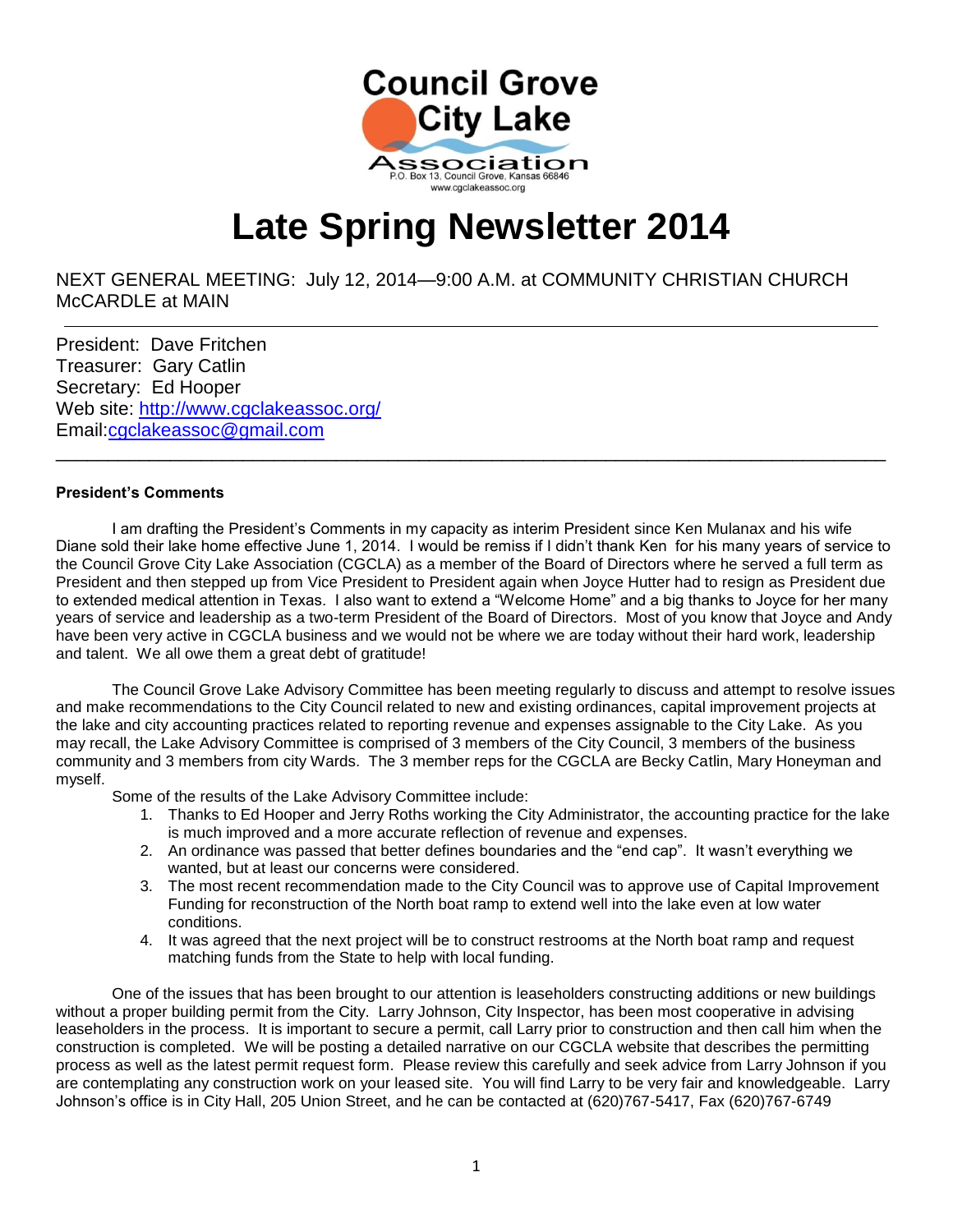Last, but not least, please talk to your friends and neighbors at the lake and encourage them to join the Council Grove Lake Association. We need to maintain the largest number of members possible to continue to be a credible voice for the lake community. It is vitally important that everyone pay their \$35 dues as well as contribute to the general fund or legal fund so the CGCLA can continue to advance our interests in our lake properties.

Have a fun summer. Be safe and be an active volunteer and CGCLA member!

# **CGCLA Board of Directors Election Results**

The Ballots for the CGCLA Board of Directors candidates were counted and the following were elected as Board Members: Gary Catlin, Dave Fritchen, Ed Hooper, Andy Hutter, Tom Nurnberg, and Jerry Roths. There was a tie in the voting that was resolved with a coin flip. Since the By Laws were mute in regards to breaking a tie, it was the consensus of the Board Members present that this would be the fairest way to break the tie. We thank all candidates for their willingness to assume a leadership position by serving on the board.

# **CHANGES TO BUSINESS DIRECTORY LISTINGS**

Please make these two changes to the listings in your 2014 business directory. Under Builders and Building Supplies; **Tony Giesel Construction, LLC.** The correct email address is: giesel@embarqmail.com (please note, this is a "q" not a "g". The phone and web site remain the same.)

Under Pest Control; **McKinzie Pest Control,** the office has moved to 4101 Martin Drive Emporia, KS. 66801. The phone and web site remain the same.

We appreciate the businesses who support the lake community and want all homeowners to be able to readily find correct information to support these businesses.

## **CGCLA Golf Tournament**

The "Council Grove City Lake Association 5th Annual Charity Golf Tournament" was held at the Council Grove Country Club on Saturday, May 10, 2014. A total of 54 golfers played in the 2 man scramble tournament. Once again, the weather cooperated this year and a great time was had by all the golfers who played, as well as those friends, family, and guests who attended the post-tournament awards ceremony and raffle.



The 1st place team winners were Chad Alderman and Cory LaFever, 2nd place team winners were Gunner Kickhaefer and Brooks Deaton, and 3rd place team winners were Cody Catlin and Eric Gant. The BIG winner was the USD 417 Educational Enhancement Fund with a total donation from the tournament sponsors, participants, and guests being \$4,720.00

The lake association would like to thank the following sponsors for their generous support of the golf tournament: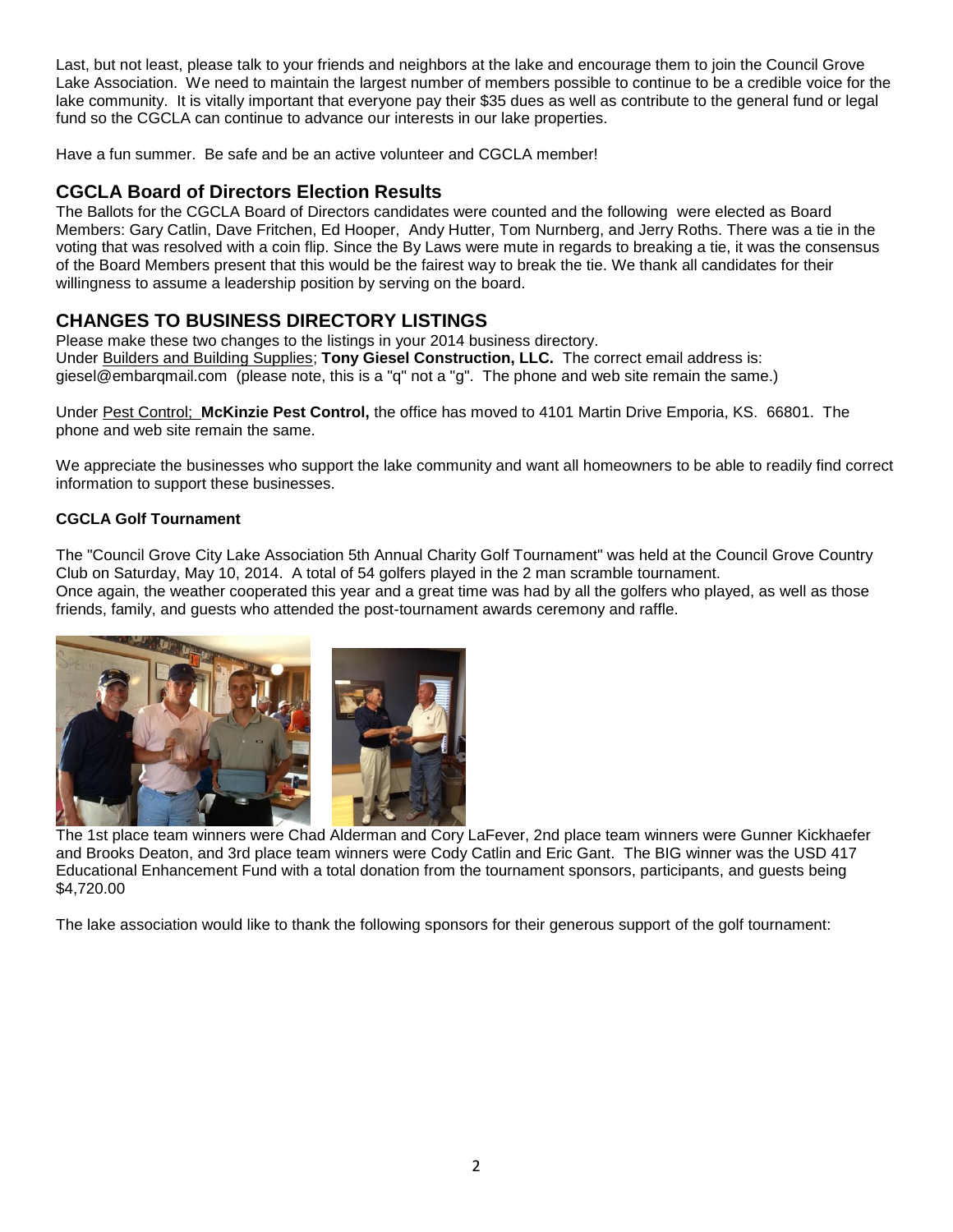| Adams 66                                               | Korina & Steve Martin                        |
|--------------------------------------------------------|----------------------------------------------|
| Adams Lumber & Homestore                               | La Hacienda Restaurant                       |
| Alexander Art Works                                    | Lakeside Properties                          |
| Alta Vista Locker, Alta Vista, Ks.                     | McDonald's - Dodge City                      |
| American Family Insurance, Edd Wallace Agency, Newton, | NAPA The Parts Place                         |
| Ks.                                                    | Par Sales and Service, Hesston, Ks.          |
| Apothecary Shop                                        | R&J Bait and Tackle                          |
| Bolton Chrysler/Dodge/Jeep                             | Rays Apple Market                            |
| <b>Bosch Furniture Store</b>                           | <b>RedBud Design and Promotions</b>          |
| <b>Bowman Interiors</b>                                | Sand Creek Station Golf Course, Newton, Ks.  |
| Carlin Enterprises, LLC                                | Santa Fe Liquor                              |
| <b>Council Grove Marina</b>                            | Saturday Morning Boutique                    |
| <b>Council Grove Realty</b>                            | <b>Sawyer Construction</b>                   |
| <b>Emprise Bank</b>                                    | Services Unlimited                           |
| <b>Farm Bureau Financial Services</b>                  | Simms Enterprises, Newton, Ks.               |
| Farmers & Drovers Bank                                 | State Farm Insurance - Steve Crichton Agency |
|                                                        | Storage Plus                                 |
| <b>Flint Hills Floral</b>                              | Stover's Restoration, Emporia, Ks.           |
| Flint Hills Rural Electric Cooperative Association     | <b>TCT</b>                                   |
| Golf USA, Newton, Ks                                   | The Cottage House B&B                        |
| <b>Grove Assisted Living</b>                           | The Welton Family                            |
| <b>Grove Gardens</b>                                   | TM Ashcraft, Austin, Tx.                     |
| <b>H&amp;R Block</b>                                   | Tyner Insurance Group Inc.                   |
| Hays House                                             | <b>US Cellular</b>                           |
| Historic Grounds Coffee and Pastry Shop                | Valerie's Gifts & Such                       |
| Jonny V's Restaurant & Catering                        | Wolgast Lumber Co., Alta Vista, Ks.          |
| K Construction Inc., Alta Vista, Ks.                   | Zing Zang Inc.                               |

A very special thanks to all those who bought raffle tickets, and those who donated just because they wanted to support this event. Without your generous support, this charity event would not have been a success. On a personal note, I would like to thank all the volunteers who helped me organize and run this golf tournament. I am forever indebted to Karen & Rich Waring, Lisa Palmer, Brooklyn Welton, Debby Sawyer, Lois Banta, Carolyn Peterson, LuAnn Fuller and Diane Bolton and Ken Mulanax. Without all your hard work and support, this charity event would not have taken place. I can never thank you enough.

We are going to do it again next year! Mark your calendars, Saturday, May 9, 2015, for the Council Grove City Lake Association 6th Annual Charity Golf Tournament.

John Nicodemus

#### **Council Grove Country Club -**

The Country Club is now offering a special membership fee for all prospective members that list their permanent residence at least 30 miles from Council Grove, KS. This Non-Resident Family Golf membership gives you access to all golfing activities except the Men's Club Championship and our Labor Day Classic tournaments. Your Non-Resident membership cost is only \$225 for 12 months of golfing starting May 1, 2014………..and remember, this includes your spouse and school aged children.

First Time (New) Members must pay a \$100 "onetime fee" for membership. This is a "onetime only" fee as long as you continue your annual membership from year to year. Rental Carts available @ \$15 for 9 or 18 holes.

#### **PROPERTY TAX ON LAKE LOTS-**

Gary Catlin & Dave Fritchen reported that certain depositions were taken in May. Dave Fritchen reported that the recently-passed Kansas Senate bill 231 implemented several reforms to the process for deciding property valuation disputes. A newspaper article describing the changes can be found at [http://www.cnbc.com/id/101699131.](http://www.cnbc.com/id/101699131) The summary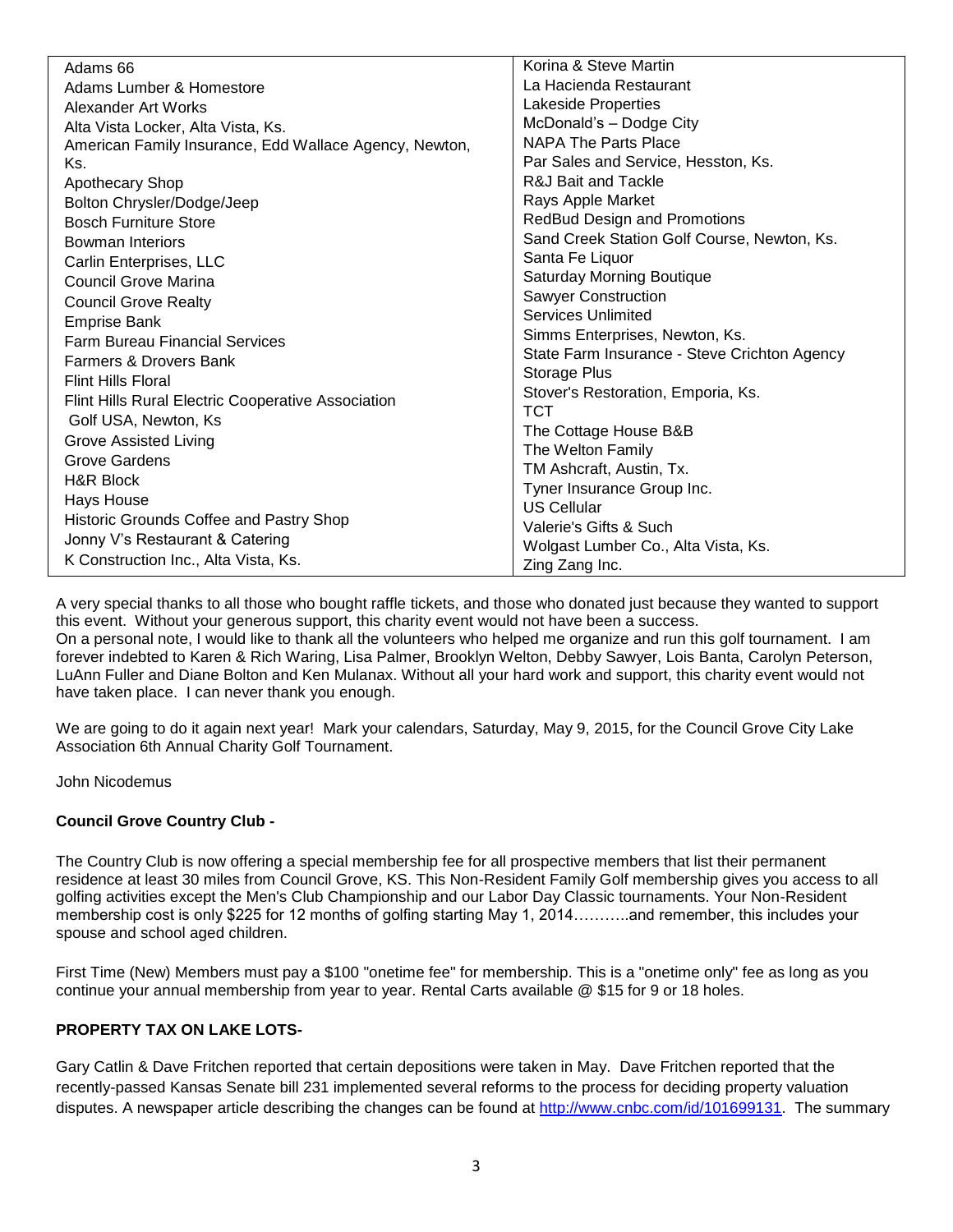is too lengthy for publication in the newsletter, but here is the web site for all legislative actions on Senate Bill 231 http://kslegislature.org/li/b2013\_14/measures/sb231/.

As a result of other recent legislation, the county is no longer required to escrow taxes paid under protest, so there is some discussion that would allow the county to repay monies due taxpayers over more than one year. No policy as yet.

# **LAKE APPAREL FOR 2014**

Exciting and bright, sapphire and paprika were the colors for lake shirts in 2013. Karen Waring and her committee have done considerable work to bring us something above the ordinary range of colors. We are appreciative of Council Grove Marina and Saturday Morning Boutique for selling our shirts this summer. Please patronize these merchants and thank them for this support of the Lake Community. Over the winter you may purchase, or make special orders with Karen at 120 Watersedge Loop, by calling (620) 767-5939, or email: fishinbuddies@gmail.com.

T-Shirts \$12.00 Golf/polo Shirts \$30.00 (shown in K-State purple) Zip Hoodie @42.50 Pull-over Hoodie (with embroidered emblem) \$35.00 Pull-over Hoodie (with large print on front) \$35.00 More information is available at the Association web site: [http://www.cgclakeassoc.org/includes/PDF/apparel2013.pdf.](http://www.cgclakeassoc.org/includes/PDF/apparel2013.pdf)

## **INDEPENDENCE DAY ACTIVITIES –**



# IN ADDITION-

- Paddle Boat Races 2 PM Sat
- Kayak Races 3 PM Sat
- Picnic at the dam 4 PM Sat

Need **volunteers** to make potato salad, baked beans and cookies. Need **judges** for Regatta & Lakefront contests. **Reneee' needs lots of volunteers ! Contact her at (316) 259-8203 Or reneeroths@gmail.com**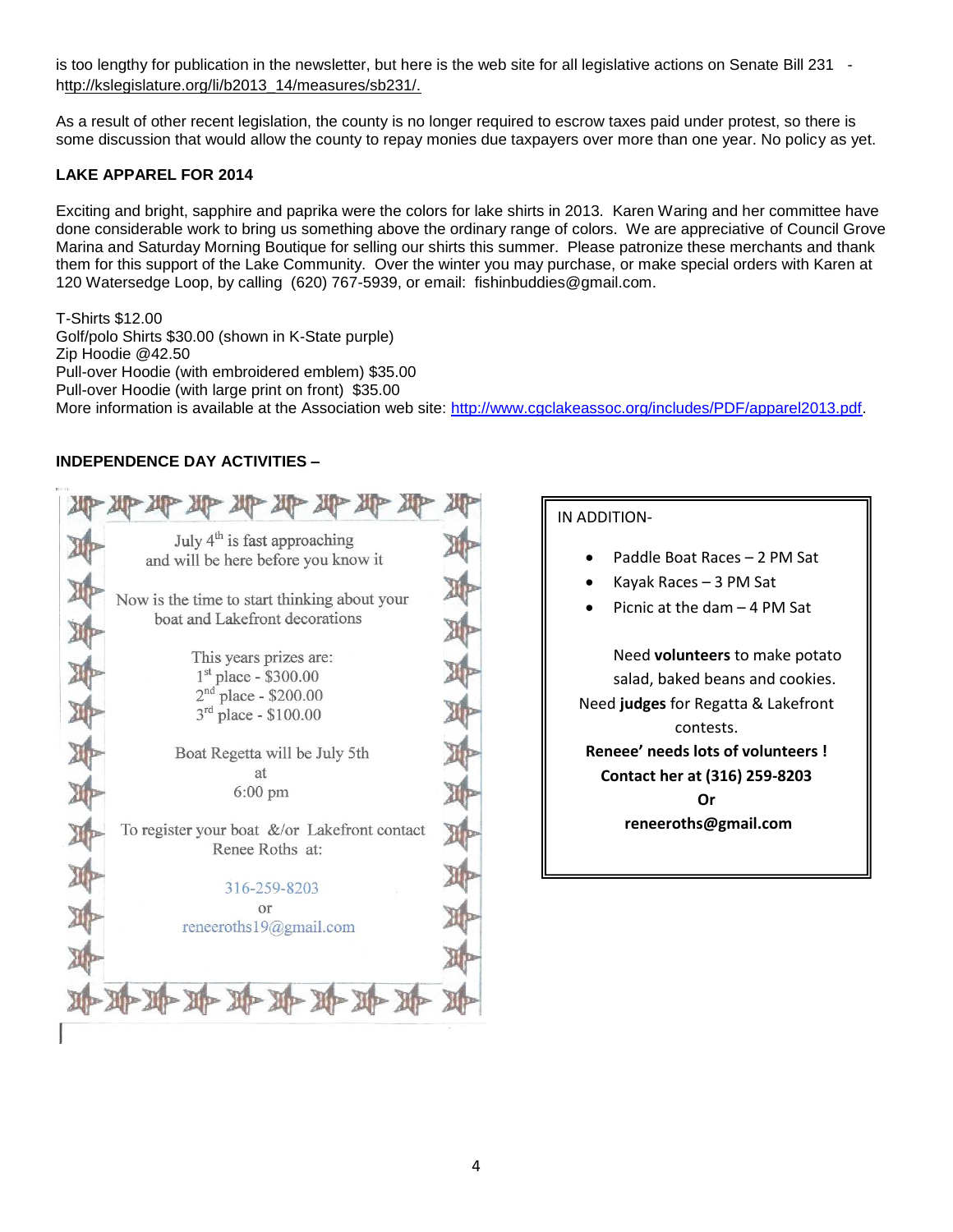

# **ORDINANCES AFFECTING LAKE ASSOCIATION –**

**All ordinances that we know about that affect lake residents are available on the CGCLA website, [\(http://www.cgclakeassoc.org\).]((http:/www.cgclakeassoc.org)) The ones that I have are listed below. Additional ones will be added to the website as the come available.**

| <b>Boating</b>                              | <b>Fishing</b>                                                 | <b>Property</b>                                                               | <b>Misc</b>                                            |
|---------------------------------------------|----------------------------------------------------------------|-------------------------------------------------------------------------------|--------------------------------------------------------|
| <b>Boating Regulation</b><br><b>Summary</b> | <b>KDWP Fishing</b><br><b>Regulations for Council</b><br>Grove | <b>Addendum for City Lake</b><br><b>Lot Building Permits</b>                  | 2122 Charges for<br>equipment use                      |
| 2059 Boat Fees                              | 2058 ANS Certification                                         | 2149 Lot Depth                                                                | 2113 Mini Trucks                                       |
| 2057 Boating                                | 1998 Creel Limit                                               | 2143 Replacement of<br><b>Onsite Wastewater</b><br><b>Treatment Systems</b>   | 2105 Equipment at<br><b>Waters Edge</b>                |
| 2002 Minimum Age                            | 1835 Lifetime Fishing<br>License                               | 2127 Lake Lease Lot<br><b>Boundary Determination</b><br>Repeals 2092 and 2108 | 2104 Golf Carts                                        |
| 2001 Boat Safety                            |                                                                | 2123 Dwelling Work                                                            | 2103 Dredging                                          |
| 1991 No Wake                                |                                                                | 2110 Boundary Appeal                                                          | 1999 Toy Vehicle                                       |
| <b>1917 Boating Regulations</b>             |                                                                | 2109 Buildings                                                                | <b>1995 Fireworks</b>                                  |
|                                             |                                                                | 2099 Lease Filing                                                             | 1770 Creating the<br><b>Position of Lake Caretaker</b> |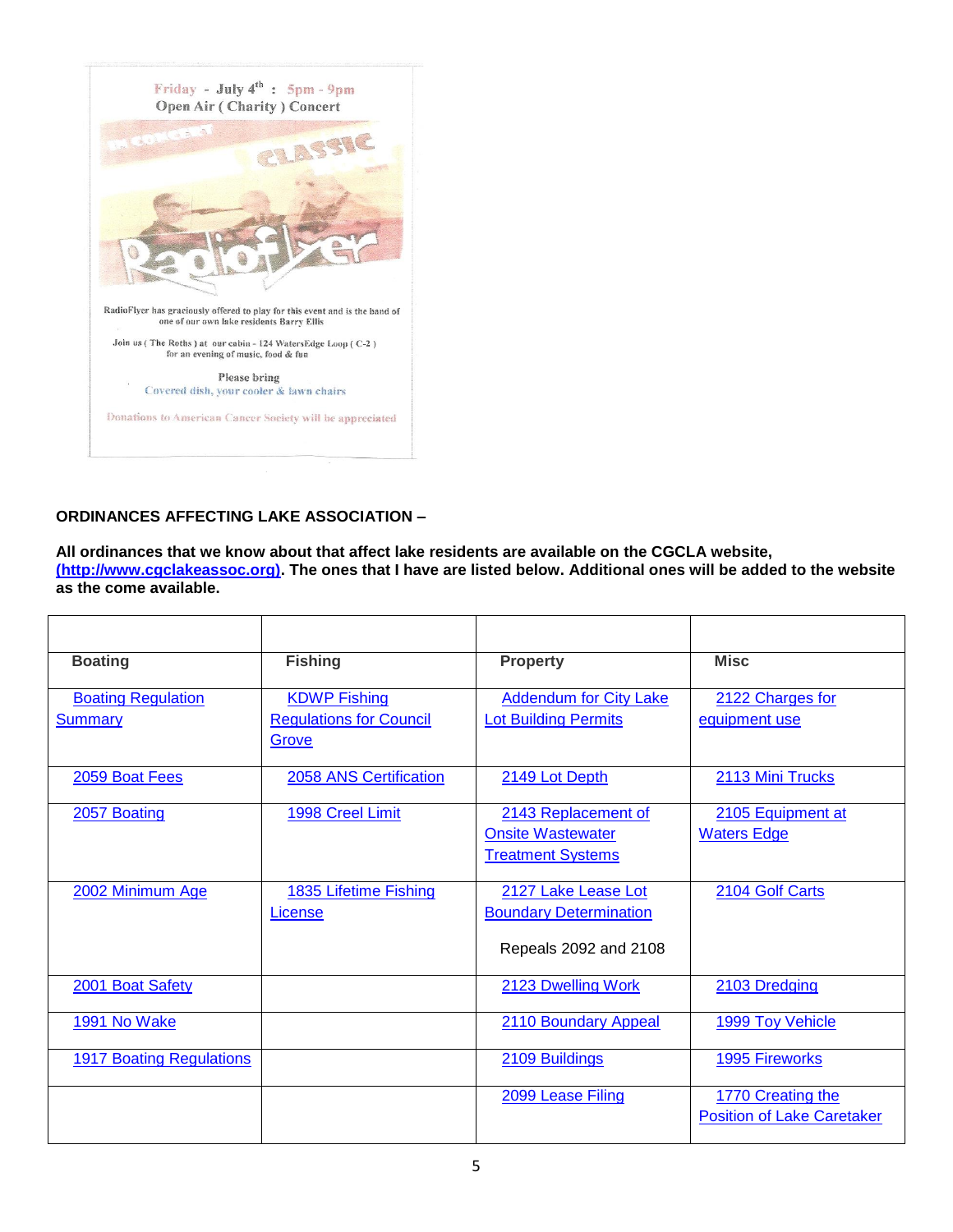| 2095 Well Septic ID             |
|---------------------------------|
| 2091 Lot Size                   |
|                                 |
| 2081 Wastewater                 |
| <b>Systems</b>                  |
| 2067 Septic Systems             |
| 2064 Lease Transfer Fee         |
| 2047 Appeals to Board           |
| 2045 Signage                    |
| 2044 Boundary                   |
| (Sect. 11 repealed)             |
| 2041 Boundaries                 |
| Sects. 6, 10, 11 repealed       |
| by ordinance 2044               |
| 2040 Signage                    |
| 2036 Solid Waste                |
| 1993 Chemical Ordinance         |
| <b>1988 Sign</b>                |
| 1981 Work Permit Late           |
| <b>Fees</b>                     |
| 1970 Lease Transfer Fee         |
| 1957 Old and Proposed           |
| <b>Septic</b>                   |
| 1956 City Inspector             |
| <b>Responsible for Boundary</b> |
| <b>Determinations</b>           |
| 1942 Slides                     |
| 1941 Boat Docks                 |
| 1923 City Easement              |
| 1922 Outbuilding                |
| Plumbing                        |
| 1918 Sprinklers                 |
| 1916 Fuel Storage               |
|                                 |